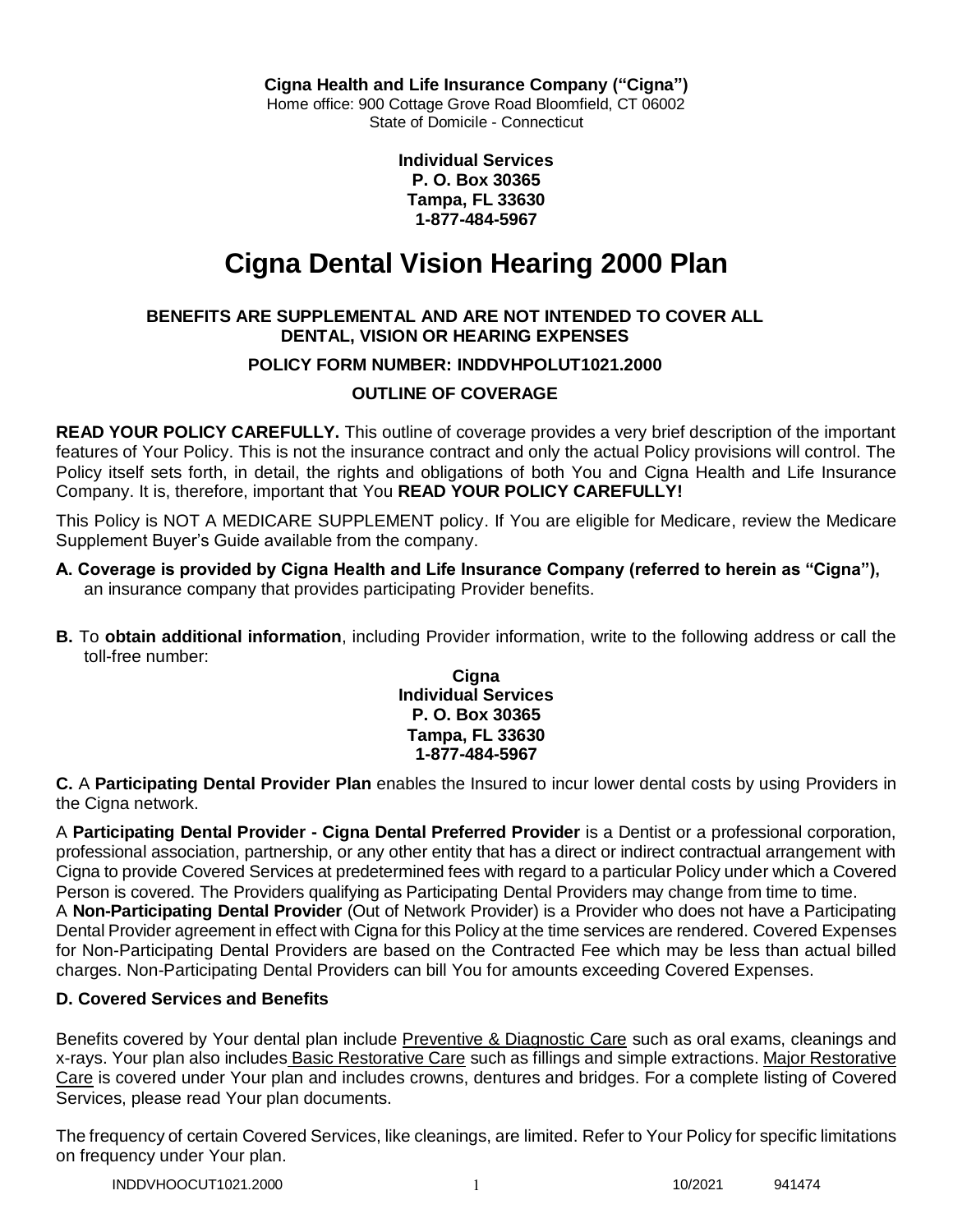## **Benefit Schedule**

The benefits outlined in the table below show the payment percentages for Covered Expenses **AFTER** any applicable Deductibles have been satisfied unless otherwise stated.

# **CIGNA DENTAL, VISION, AND HEARING INSURANCE** *The Schedule*

## **For You and Your Dependents**

### **The Schedule – Dental Benefits**

If You select a Participating Dental Provider, Your cost will be less than if You select a Non-Participating Dental Provider.

## **Dental Deductibles**

Dental Deductibles are expenses to be paid by You or Your Dependent. Dental Deductibles are in addition to any Coinsurance. Once the individual Dental Deductible maximum in The Schedule has been reached, that individual need not satisfy any further dental deductible for the rest of that year.

## **Participating Dental Provider Payment**

Participating Dental Provider services are paid based on the Contracted Fee agreed upon by the Provider and Cigna.

## **Non-Participating Dental Provider Payment**

Non-Participating Dental Provider services are paid based on the Contracted Fee.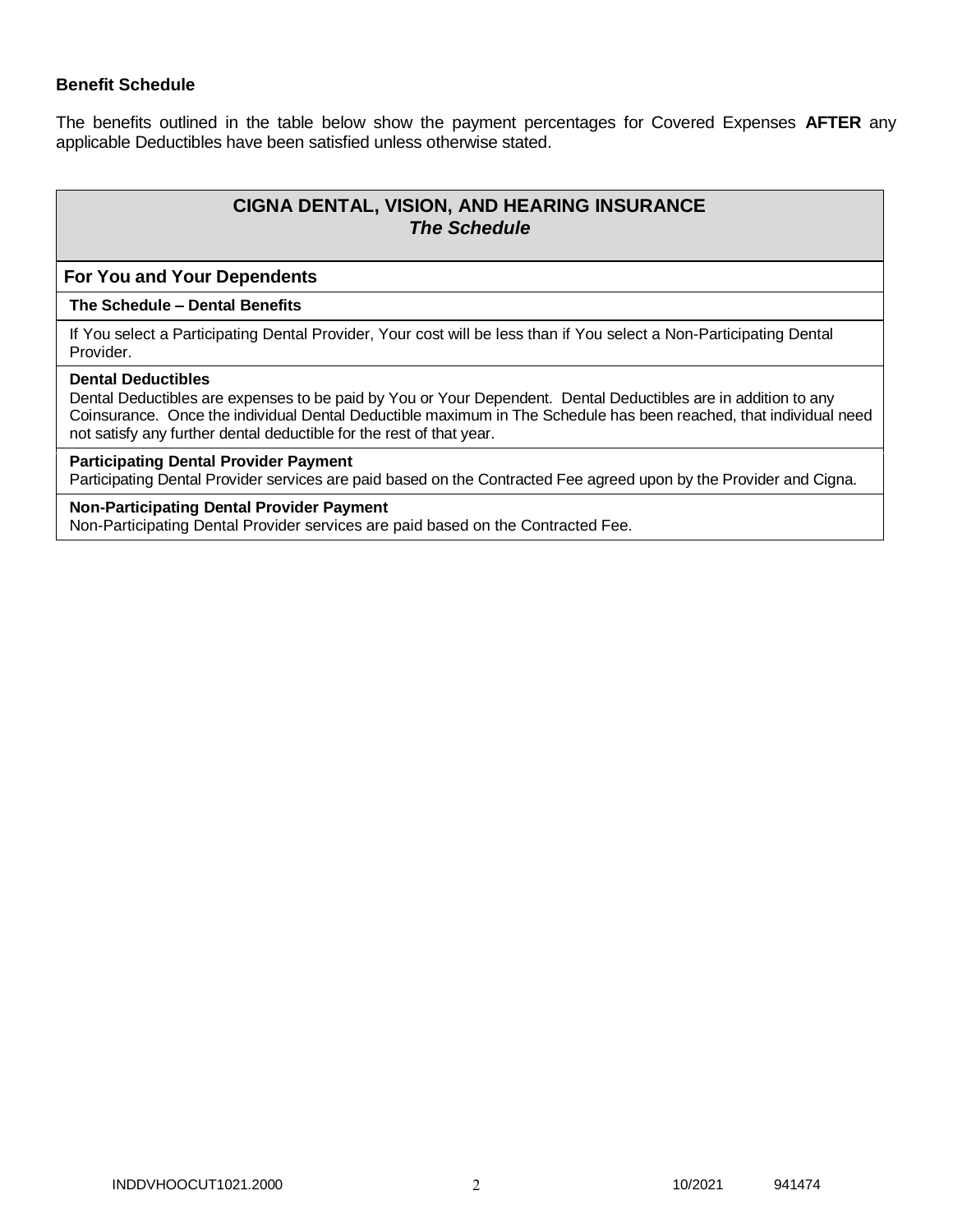| DENTAL BENEFIT HIGHLIGHTS                                                                                                                                                                                                                                          |                                                  |
|--------------------------------------------------------------------------------------------------------------------------------------------------------------------------------------------------------------------------------------------------------------------|--------------------------------------------------|
| Classes I, II, III<br><b>Calendar Year Maximum</b>                                                                                                                                                                                                                 | \$1,500 per person                               |
| <b>Calendar Year Dental Deductible</b>                                                                                                                                                                                                                             | \$100 per person                                 |
| Individual                                                                                                                                                                                                                                                         |                                                  |
|                                                                                                                                                                                                                                                                    | Not Applicable to Class I                        |
| <b>Class I</b>                                                                                                                                                                                                                                                     | The Percentage of Covered Expenses the Plan Pays |
| <b>Preventive Care</b><br>Oral Exams<br><b>Routine Cleanings</b><br>Routine X-rays<br>Non-Routine X-rays<br><b>Fluoride Application</b><br><b>Sealants</b><br>Space Maintainers (non-orthodontic)<br>Emergency Care to Relieve Pain                                | 100%                                             |
| <b>Class II</b>                                                                                                                                                                                                                                                    | The Percentage of Covered Expenses the Plan Pays |
| <b>Basic Restorative</b><br>Fillings<br><b>Surgical Extraction of Impacted Teeth</b><br>Oral Surgery, Simple Extractions<br>Relines, Rebases, and Adjustments<br>Repairs - Bridges, Crowns, and Inlays<br>Repairs - Dentures                                       | 70% after dental deductible                      |
| <b>Class III</b>                                                                                                                                                                                                                                                   | The Percentage of Covered Expenses the Plan Pays |
| Major Restorative<br>Crowns / Inlays / Onlays<br>Root Canal Therapy / Endodontics<br><b>Minor Periodontics</b><br><b>Major Periodontics</b><br>Oral Surgery, All Except Simple Extractions<br>Prosthesis Over Implant<br>Anesthetics<br>Dentures<br><b>Bridges</b> | 50% after dental deductible                      |

| The Schedule - Vision Benefits                                                                  |                                                                                         |
|-------------------------------------------------------------------------------------------------|-----------------------------------------------------------------------------------------|
| <b>VISION BENEFIT HIGHLIGHTS</b>                                                                |                                                                                         |
| Eye Examinations, including refraction                                                          | The plan pays 50% of expenses, not to exceed a \$75 calendar<br>year maximum per person |
| Materials (corrective eyeglasses or contact<br>lenses, including fittings and follow-up visits) | \$200 calendar year maximum per person                                                  |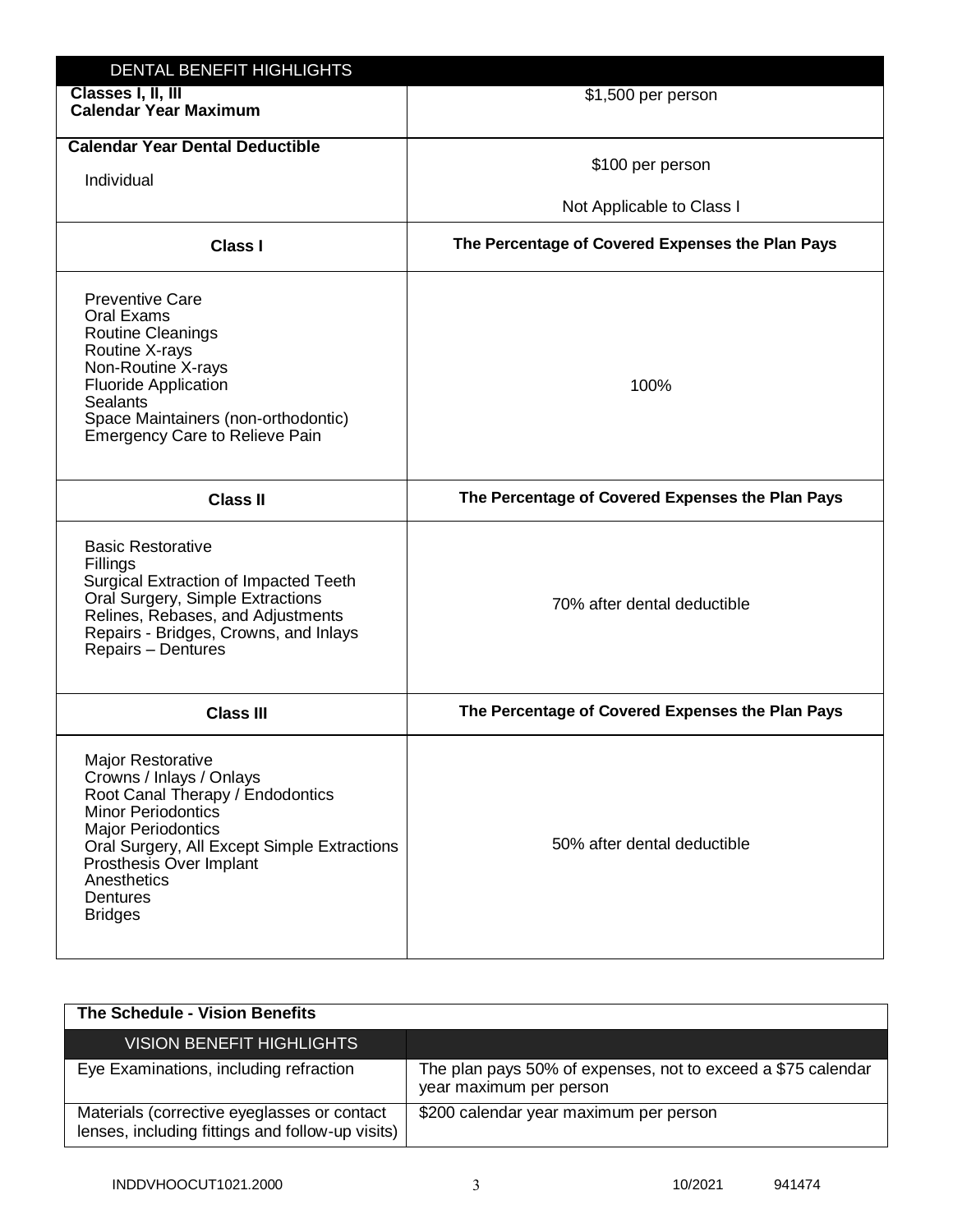| The Schedule - Hearing Benefits                             |                                        |
|-------------------------------------------------------------|----------------------------------------|
| <b>HEARING BENEFIT HIGHLIGHTS</b>                           |                                        |
| <b>Hearing Examinations</b>                                 | \$50 calendar year maximum per person  |
| Materials (Hearing Aids, including fittings<br>and repairs) | \$500 calendar year maximum per person |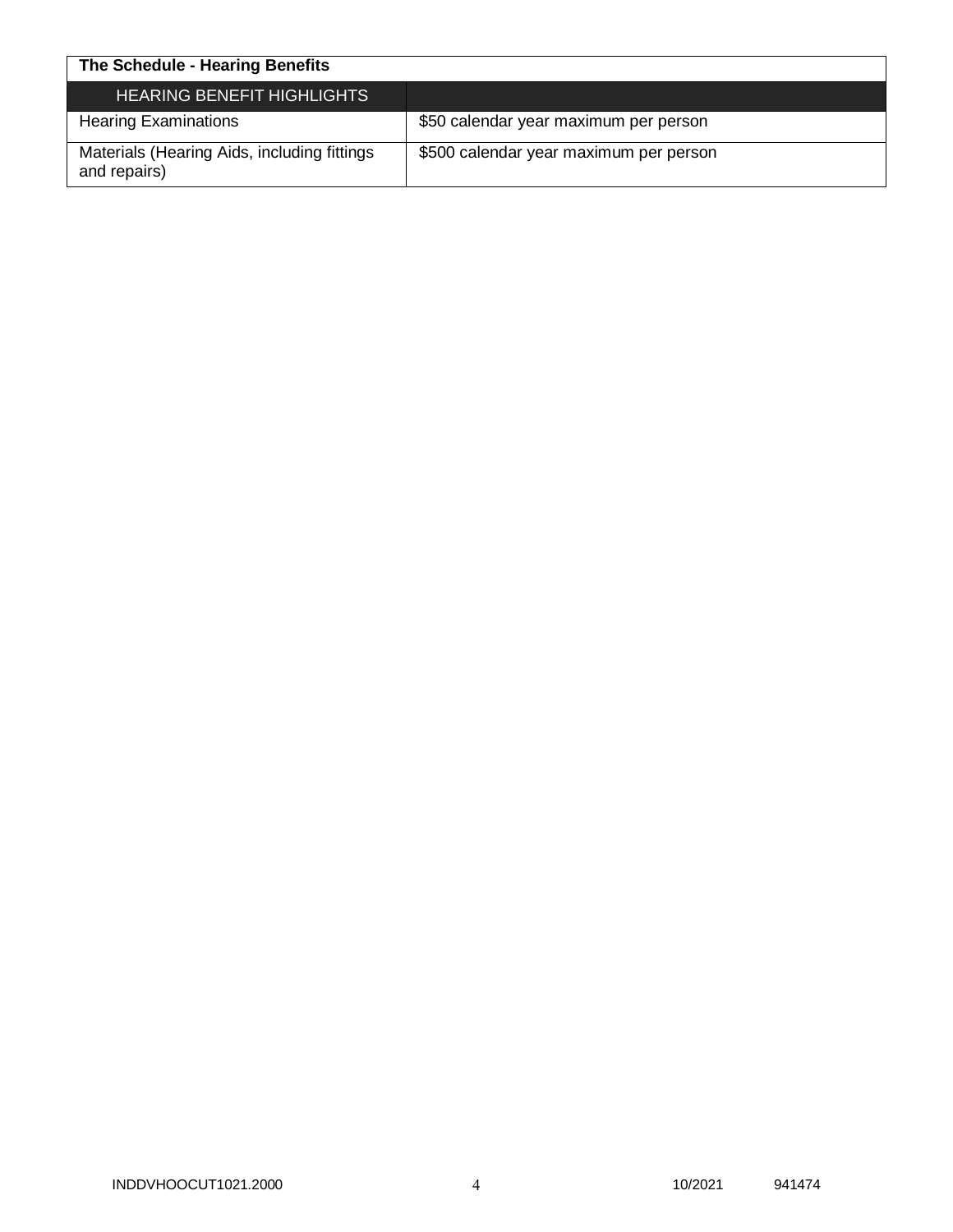# **Waiting Periods**

A Covered Person may access their dental, vision, and hearing benefit insurance once he or she has satisfied the following waiting periods.

- there is no waiting period for Class I or II dental benefits or for vision and hearing benefits.
- after 12 consecutive months of coverage dental benefits will increase to include the list of Class III procedures.

## **Missing Teeth Limitation**

There is no payment for replacement of teeth that are missing when a person first becomes insured. This payment limitation no longer applies after 24 months of continuous coverage.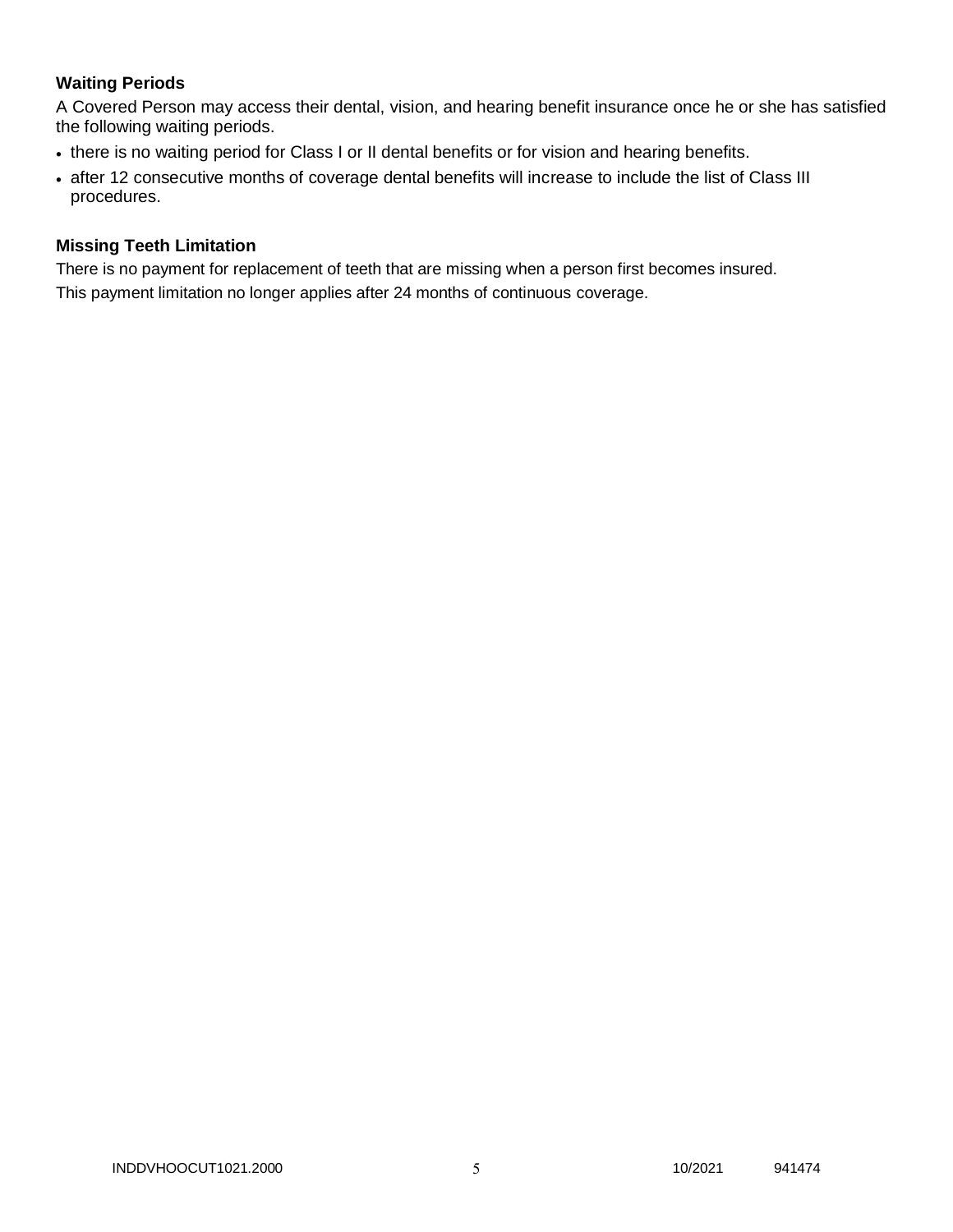## **E. Insured's Financial Responsibility**

The Insured is responsible for paying the monthly or quarterly premium on a timely basis. The Insured is also responsible to pay Providers for charges that are applied to the Deductibles, Coinsurance, and any amounts charged by Non-Participating Dental Providers in excess of the Contracted Fee. In addition, any charges for Medically Necessary and/or Dentally Necessary items that are excluded under the Policy are the responsibility of the Insured.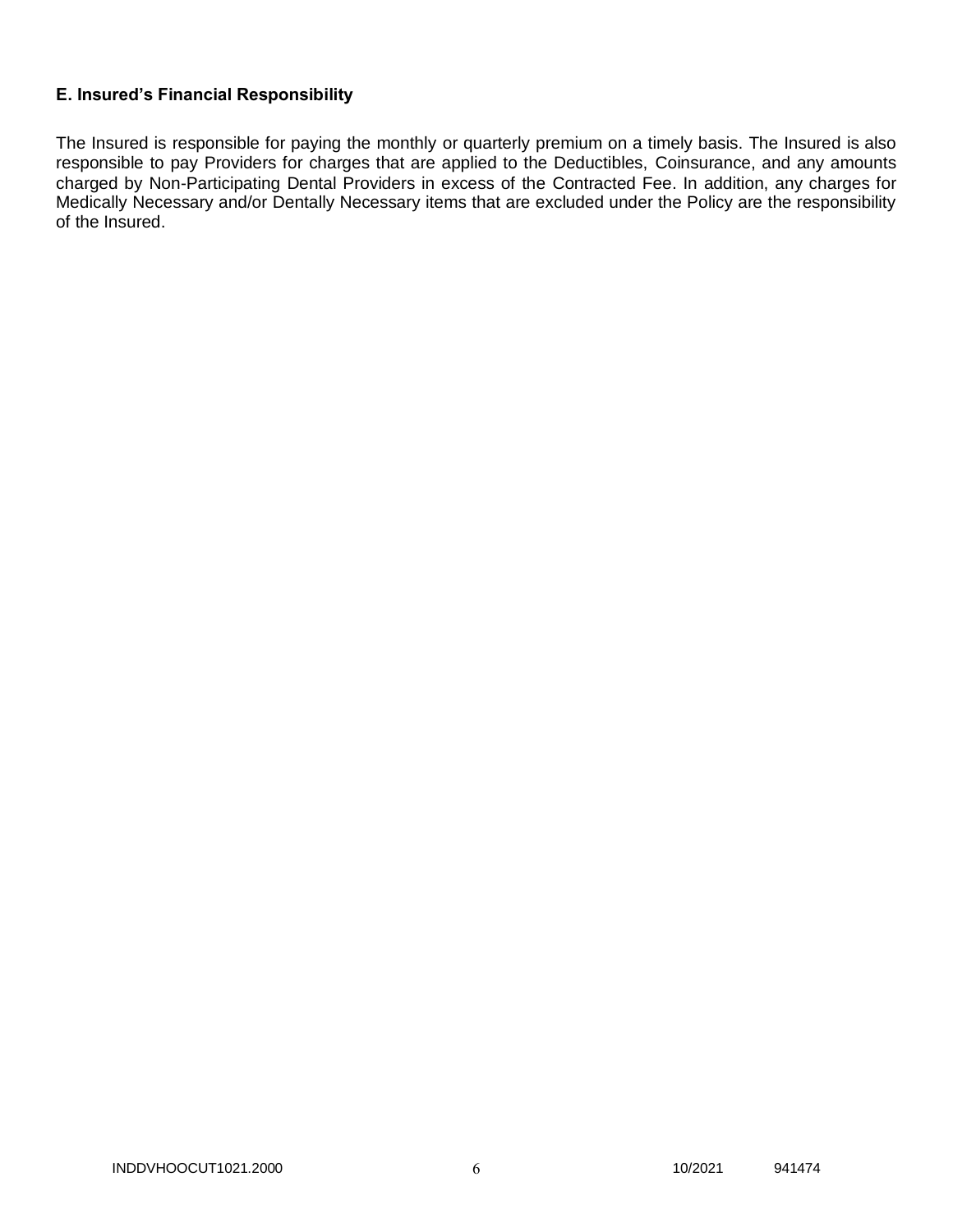# **F. Exclusions And Limitations: What Is Not Covered By This Policy**

# **Expenses Not Covered**

Covered Expenses will not include, and no payment will be made for:

- procedures which are not included in the list of Covered Dental Services, Covered Vision Services, or Covered Hearing Services;
- cone beam imaging;
- instruction for plaque control, oral hygiene and diet;
- core build-ups;
- veneers:
- precious or semi-precious metals for crowns, bridges and abutments;
- restoration of teeth which have been damaged by erosion, attrition or abrasion;
- bite registrations; precision or semi-precision attachments; or splinting;
- implants or implant related services;
- orthodontic treatment, except for the treatment of cleft lip and cleft palate;
- general anesthesia or intravenous sedation, when used for the purposes of anxiety control or patient management is not covered; may be considered only when medically or dentally necessary and when in conjunction with covered complex oral surgery;
- athletic mouth guards;
- services performed solely for cosmetic reasons;
- personalization or decoration of any dental device or dental work;
- replacement of an appliance per benefit quidelines;
- services that are medical in nature:
- services and supplies received from a hospital;
- prescription drugs;
- plano lenses;
- VDT (video display terminal)/computer eyeglass benefit;
- medical or surgical treatment of the eyes;
- any type of corrective vision surgery, including LASIK surgery, radial ketatonomy (RK), automated lamellar keratoplasty (ALK), or conductive keratoplasty (CK);
- Orthoptic or vision training and any associated supplemental testing;
- any eye examination, or any corrective eyewear, required by an employer as a condition of employment;
- safety eyewear;
- sub-normal vision aids or non-prescription lenses;
- Magnification or low vision aids not shown as covered in the Schedule of Vision Coverage;
- Assistive Listening Devices (ALDs);
- medical and/or surgical treatment of the internal or external structures of the ear, including but not limited to Cochlear implants;
- Hearing Aids not prescribed by a Licensed Hearing Care Professional;
- ear protective devices or plugs;
- Hearing Aids maintenance/service contracts, ear molds and other miscellaneous repairs;
- Hearing Aids purchased online or over the counter (OTC); or
- Disposable Hearing Aids.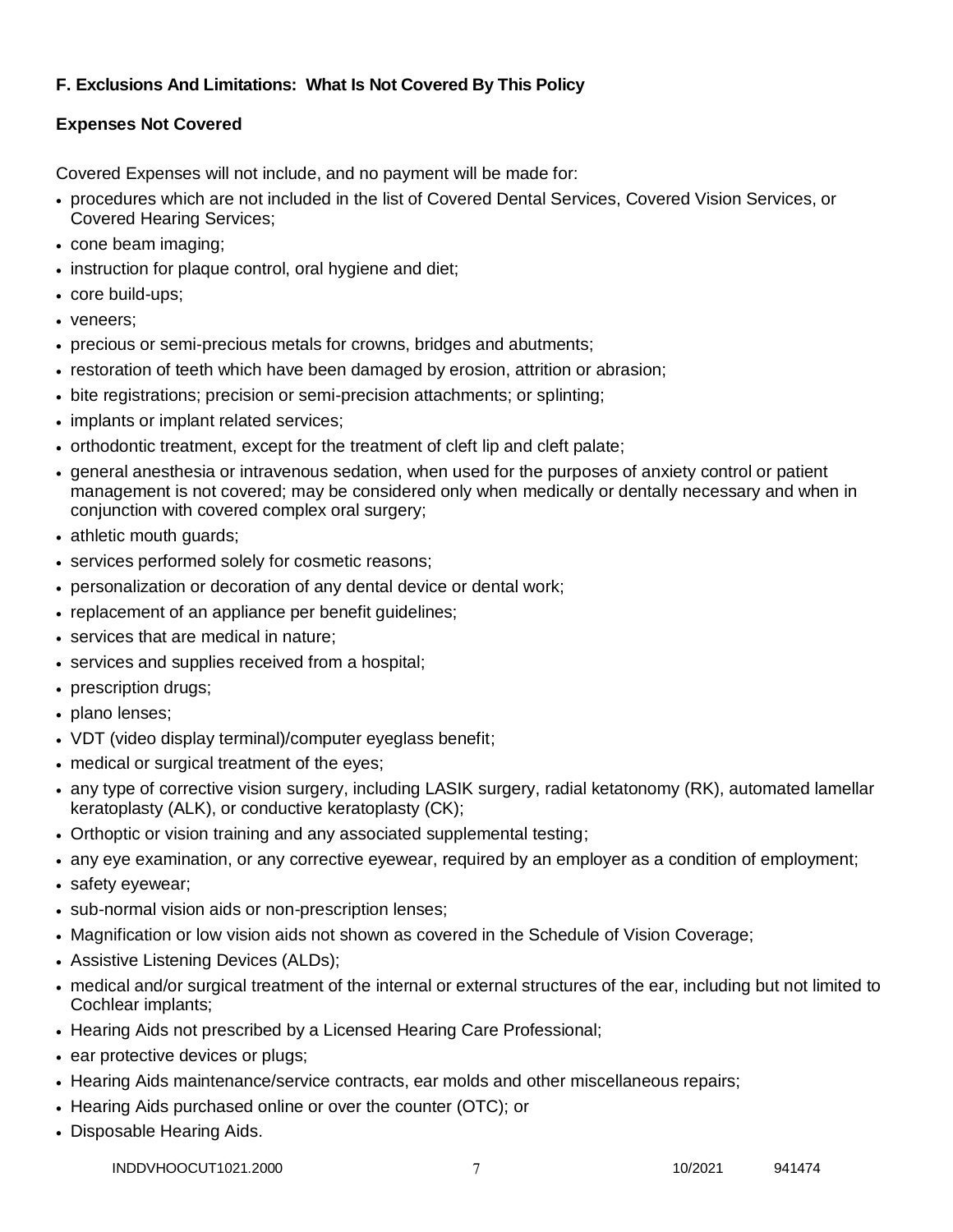# **General Limitations**

No payment will be made for expenses incurred for You or any one of Your Dependents:

- For services not specifically listed as Covered Services in this Policy;
- For services or supplies that are not Medically Necessary;
- For services received before the Effective Date of coverage;
- For services received after coverage under this Policy ends;
- For services for which You have no legal obligation to pay or for which no charge would be made if You did not have insurance coverage;
- For Professional services or supplies received or purchased directly or on Your behalf by anyone, including a Provider, from any of the following:
	- **Yourself or Your employer;**
	- a person who lives in the Covered Person's home, or that person's employer;
	- a person who is related to the Covered Person by blood, marriage or adoption, or that person's employer.
- for or in connection with an Injury arising out of, or in the course of, any employment for wage or profit;
- for or in connection with a Sickness which is covered under any workers' compensation or similar law;
- for charges made by a Hospital owned or operated by or which provides care or performs services for, the United States Government, if such charges are directly related to a condition which occurred while serving in the military or an associated auxiliary unit;
- services or supplies received due to an act of war, declared or undeclared while serving in the military or an associated auxiliary unit;
- to the extent that payment is unlawful where the person resides when the expenses are incurred;
- for charges which the person is not legally required to pay;
- for charges which would not have been made if the person had no insurance;
- to the extent that billed charges exceed the rate of reimbursement as described in the Schedule;
- for charges for unnecessary care, treatment or surgery;
- to the extent that You or any of Your Dependents is in any way paid or entitled to payment for those expenses by or through a public program, other than Medicaid;
- for or in connection with experimental procedures or treatment methods not approved by the American Dental Association or the appropriate dental specialty society;
- To the extent that benefits are paid or payable for those expenses under the mandatory part of any auto insurance policy written to comply with a "no-fault" insurance law or an uninsured motorist insurance law. Cigna will take into account any adjustment option chosen under such part by You or any one of Your Dependents.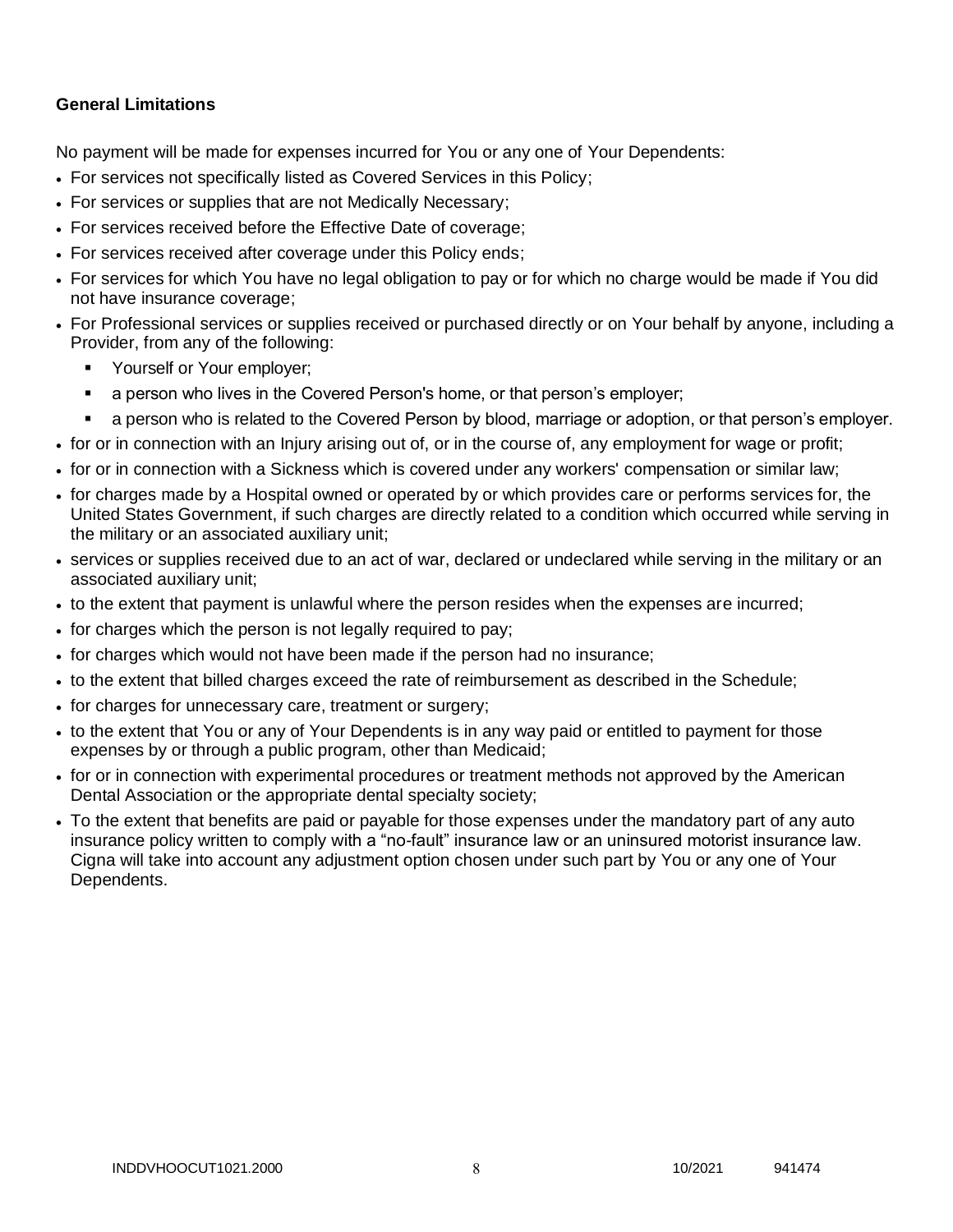## **G. Predetermination of Dental Benefits Program**

Predetermination of Benefits is a voluntary review of a Dentist's proposed treatment plan and expected charges. It is not preauthorization of service and is not required.

The treatment plan should include supporting pre-operative x-rays and other diagnostic materials as requested by Cigna's dental consultant. If there is a change in the treatment plan, a revised plan should be submitted.

Cigna will determine covered dental expenses for the proposed treatment plan. If there is no Predetermination of Benefits, Cigna will determine covered dental expenses when it receives a claim.

Review of proposed treatment is advised whenever extensive dental work is recommended when charges exceed **\$500**.

Predetermination of Benefits is not a guarantee of a set payment. Payment is based on the services that are actually delivered and the coverage in force at the time services are completed.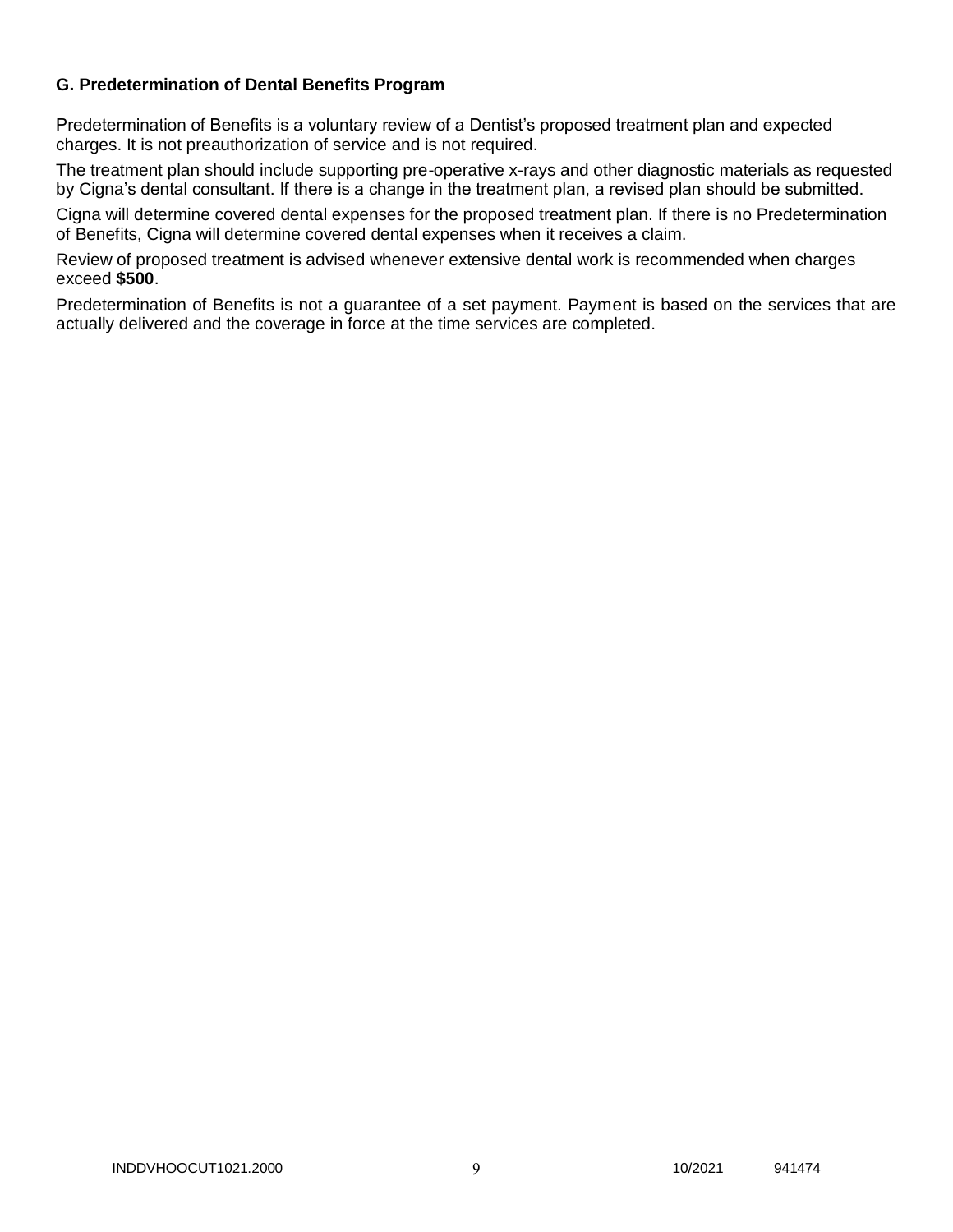## **H. General Provisions**

## **WHEN YOU HAVE A GRIEVANCE OR AN APPEAL**

For the purposes of this section, any reference to "You," "Your" or "Yourself" also refers to a representative or provider designated by You to act on Your behalf, unless otherwise noted.

We want You to be completely satisfied with the care You receive. That is why we have established a process for addressing Your concerns and solving Your problems.

#### **Start With Member Services**

We are here to listen and to help. If You have a concern regarding a person, a service, the quality of care, or contractual benefits, You can call our toll-free number and explain Your concern to one of our Customer Service representatives. You can also express that concern in writing. Please call or write to us at the following:

> Customer Services Toll-Free Number or address that appears on mycigna.com, explanation of benefits or claim form.

We will do our best to resolve the matter on Your initial contact. If we need more time to review or investigate Your concern, we will get back to You as soon as possible, but in any case within 30 days.

If You are not satisfied with the results of a coverage decision, You can start the appeals procedure.

#### **Appeals Procedure**

Cigna has a two step appeals procedure for coverage decisions. To initiate an appeal, You must submit a request for an appeal in writing within 365 days of receipt of a denial notice. You should state the reason why You feel Your appeal should be approved and include any information supporting Your appeal. If You are unable or choose not to write, You may ask to register Your appeal by telephone. Call or write to us at the toll-free number or address on Your Benefit Identification card, explanation of benefits or claim form.

#### **Level-One Appeal**

Your appeal will be reviewed and the decision made by someone not involved in the initial decision. Appeals involving Medical Necessity or clinical appropriateness will be considered by a health care professional.

For level-one appeals, we will respond in writing with a decision within 30 calendar days after we receive an appeal for a postservice coverage determination. If more time or information is needed to make the determination, we will notify You in writing to request an extension of up to 15 calendar days and to specify any additional information needed to complete the review.

#### **Level Two Appeal**

If You are dissatisfied with our level one appeal decision, You may request a second review. To start a level two appeal, follow the same process required for a level one appeal.

Most requests for a second review will be conducted by the Appeals Committee, which consists of at least three people. Anyone involved in the prior decision may not vote on the Committee. For appeals involving Medical Necessity or clinical appropriateness, the Committee will consult with at least one Dentist reviewer in the same or similar specialty as the care under consideration, as determined by Cigna's Dentist reviewer. You may present Your situation to the Committee in person or by conference call.

For level two appeals we will acknowledge in writing that we have received Your request and schedule a Committee review. For postservice claims, the Committee review will be completed within 30 calendar days. If more time or information is needed to make the determination, we will notify You in writing to request an extension of up to 15 calendar days and to specify any additional information needed by the Committee to complete the review. You will be notified in writing of the Committee's decision within five working days after the Committee meeting, and within the Committee review time frames above if the Committee does not approve the requested coverage.

## **Independent Review Procedure**

If You are not fully satisfied with the decision of Cigna's level-two appeal review regarding Your Medical Necessity or clinical appropriateness issue, You may request that Your appeal be referred to an Independent Review Organization. The Independent Review Organization is composed of persons who are not employed by HealthCare or any of its affiliates. A decision to use the voluntary level of appeal will not affect the claimant's rights to any other benefits under the plan.

There is no charge for You to initiate this independent review process. Cigna will abide by the decision of the Independent Review Organization.

INDDVHOOCUT1021.2000 10 10 10 10 10/2021 941474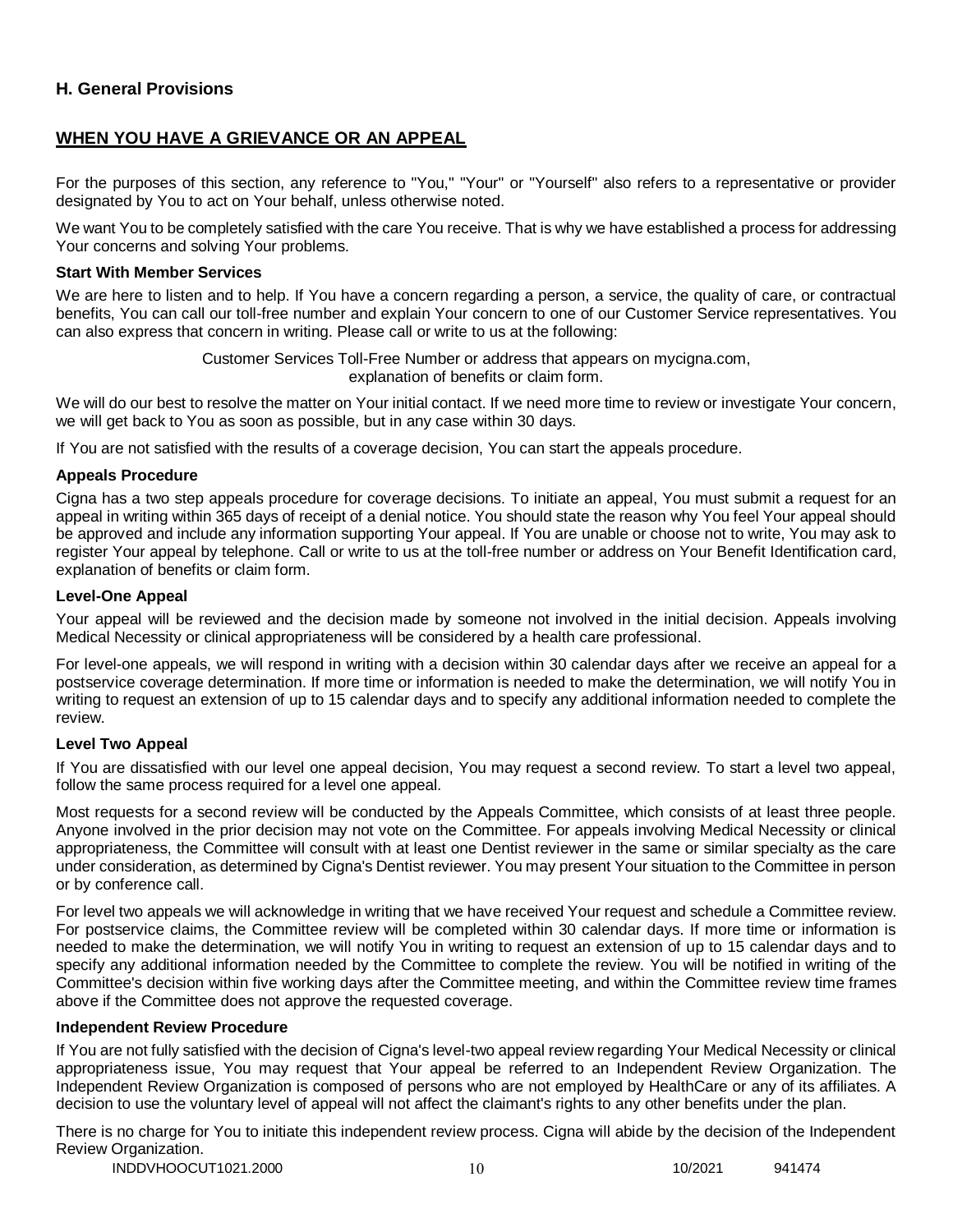In order to request a referral to an Independent Review Organization, certain conditions apply. The reason for the denial must be based on a Medical Necessity or clinical appropriateness determination by Cigna. Administrative, eligibility or benefit coverage limits or exclusions are not eligible for appeal under this process.

To request a review, You must notify the Appeals Coordinator within 180 days of Your receipt of Cigna's level two appeal review denial. Cigna will then forward the file to the Independent Review Organization.

The Independent Review Organization will render an opinion within 30 days. When requested and when a delay would be detrimental to Your condition, as determined by Cigna's Dentist reviewer, the review shall be completed within 3 days.

The Independent Review Program is a voluntary program arranged by Cigna.

#### **Appeal to the State of Utah**

You have the right to contact the Utah State Department of Insurance for assistance at any time. The Utah State Department of Insurance may be contacted at the following address and telephone number:

Utah State Department of Insurance State Office Building, Room 3110 Salt Lake City, UT 84114-6901 800-439-3805

#### **Notice of Benefit Determination on Appeal**

Every notice of an appeal decision will be provided in writing or electronically and, if an adverse determination, will include: (1) the specific reason or reasons for the denial decision; (2) reference to the specific Policy provisions on which the decision is based; (3) a statement that the claimant is entitled to receive, upon request and free of charge, reasonable access to and copies of all documents, records, and other Relevant Information as defined; (4) upon request and free of charge, a copy of any internal rule, guideline, protocol or other similar criterion that was relied upon in making the adverse determination regarding your appeal, and an explanation of the scientific or clinical judgment for a determination that is based on a medical necessity, experimental treatment or other similar exclusion or limit.

## **Relevant Information**

Relevant Information is any document, record, or other information which was relied upon in making the benefit determination; was submitted, considered, or generated in the course of making the benefit determination, without regard to whether such document, record, or other information was relied upon in making the benefit determination; demonstrates compliance with the administrative processes and safeguards required by federal law in making the benefit determination; or constitutes a statement of policy or guidance with respect to the plan concerning the denied treatment option or benefit or the claimant's diagnosis, without regard to whether such advice or statement was relied upon in making the benefit determination.

#### **Dispute Resolution**

All complaints or disputes relating to coverage under this Policy must be resolved in accordance with Our complaint and adverse determination appeal procedures. Complaints and adverse determination appeals may be reported by telephone or in writing. All complaints and adverse determination appeals received by Us that cannot be resolved by telephone conversation (when appropriate) to the mutual satisfaction of both the Insured Person and Us will be acknowledged in writing, along with a description of how We propose to resolve the grievance.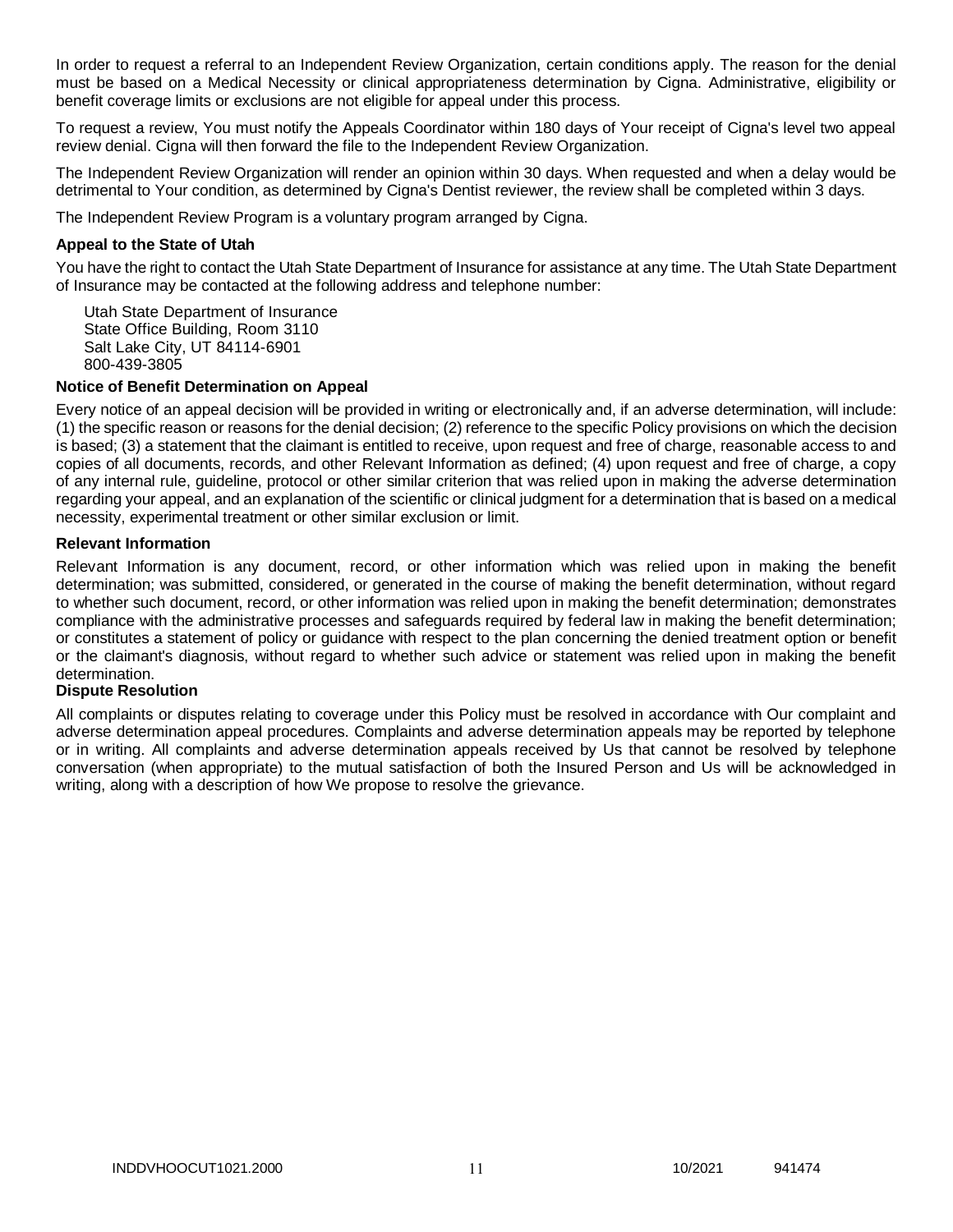# **I. Participating Dental Providers**

Cigna will provide a current list of Dentists currently participating with Cigna and their locations to each Covered Person upon request.

To verify if a Dentist is currently participating with Cigna and is accepting new Cigna Insureds, the Covered Person should visit Our website at mycigna.com.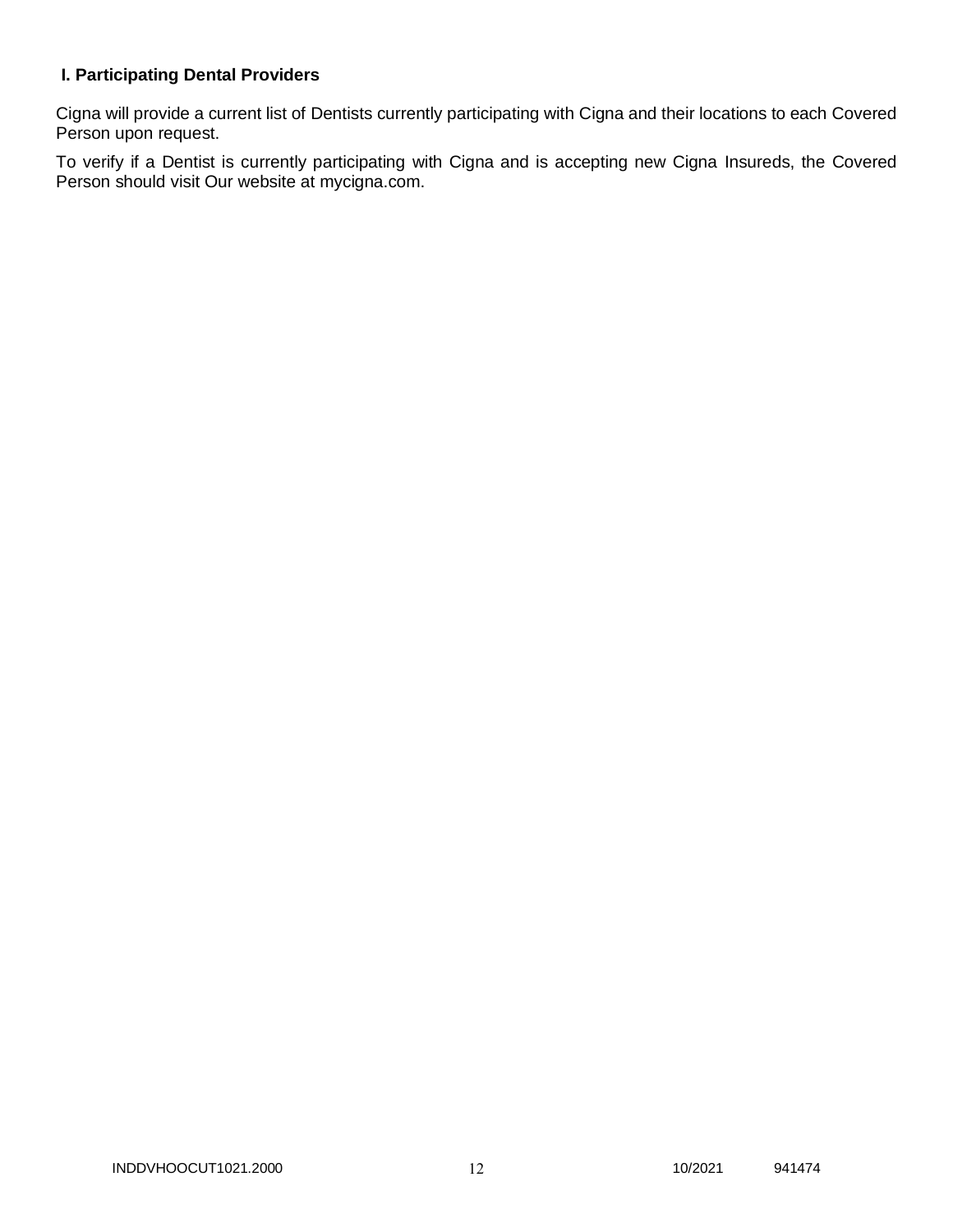## **J. Renewability, Eligibility, and Continuation**

1. The Policy will renew except for the specific events stated in the Policy. Cigna may change the premiums of the Policy with 60 days written notice to the Insured prior to the renewal date. However, Cigna will not refuse to renew or change the premium schedule for the Policy on an individual basis, but only for all Insureds in the same class and covered under the same Policy as You.

2. The individual plan is designed for residents of Utah who are not enrolled under or covered by any other group or individual health coverage. You must notify Cigna of all changes that may affect any Covered Person's eligibility under the Policy.

3. You or Your Dependent(s) will become ineligible for coverage:

- When premiums are not paid according to the due dates and grace periods described in the premium section.
- With respect to Your Spouse, Domestic Partner, or partner to a Civil Union: when the Spouse is no longer married to the Insured or when the union is dissolved.
- With respect to You and Your Family Member(s): when You no longer meet the requirements listed in the Conditions of Eligibility section;
- The date the Policy terminates.
- **When the Insured no longer lives in the Service Area.**

4. If a Covered Person's eligibility under this Plan would terminate due to the Insured's death, divorce or if other Dependents would become ineligible due to age or no longer qualify as dependents for coverage under this Plan; except for the Insured's failure to pay premium, the Covered Person's insurance will be continued if the Covered Person exercising the continuation right notifies Cigna and pays the appropriate monthly premium within 60 days following the date this Policy would otherwise terminate. Any waiting periods in the new Plan will be considered as being met to the extent coverage was in force under this Plan.